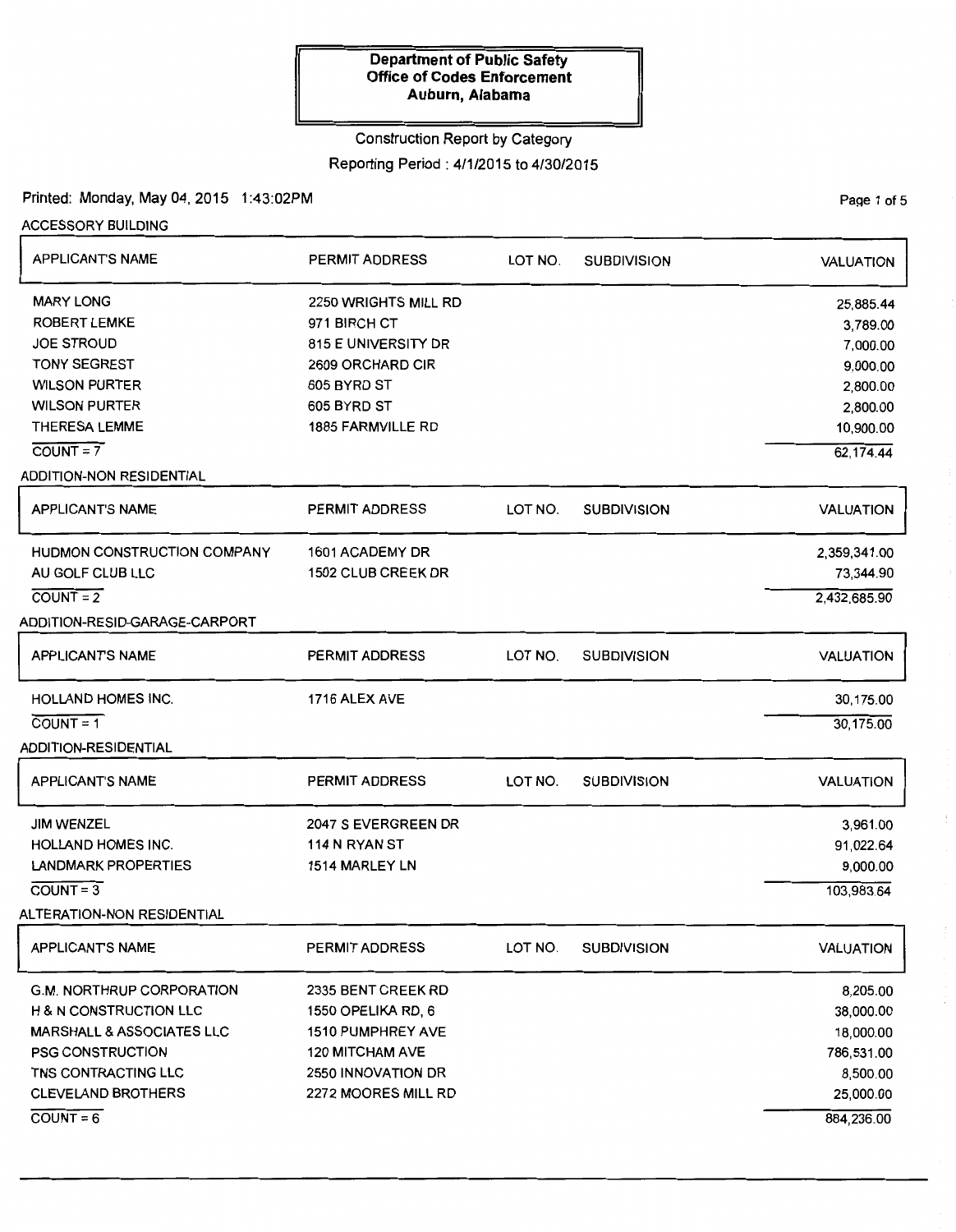#### Construction Report by Category

### Reporting Period : 4/1/2015 to 4/30/2015

PaQe 2 of 5

### Printed: Monday, May 04, 2015 1:43:02PM

ALTERATION-RESIDENTIAL

| <b>APPLICANT'S NAME</b>               | <b>PERMIT ADDRESS</b>     | LOT NO.<br><b>SUBDIVISION</b> |                    | <b>VALUATION</b> |
|---------------------------------------|---------------------------|-------------------------------|--------------------|------------------|
| POLO CONSTRUCTION CO. LLC             | 798 OAKDALE DR            |                               |                    | 12,500.00        |
| WINDOW WORLD OF MONTGOMERY            | 701 DAWN DR               |                               |                    | 7,450.00         |
| WINDOW WORLD OF MONTGOMERY            | <b>721 HOLLON AVE</b>     |                               |                    | 9,500.00         |
| WINDOW WORLD OF MONTGOMERY            | <b>801 TULLAHOMA DR</b>   |                               |                    | 7,121.00         |
| <b>MID SOUTH SIDING</b>               | <b>1935 KERIHILL CIR</b>  |                               |                    | 2,800.00         |
| <b>JOHN WILLIAMS</b>                  | 347 FRAZIER ST            |                               |                    | 1,400.00         |
| <b>KANE BUILDING LLC</b>              | 529 SANDERS ST            |                               |                    | 30,000.00        |
| WINDOW WORLD OF MONTGOMERY            | 656 HOMEWOOD DR           |                               |                    | 1,595.00         |
| <b>SEARS HOME IMPROVEMENT PRODUCT</b> | 962 BIRCH CT              |                               |                    | 12,042.00        |
| $C= 9$                                |                           |                               |                    | 84,408.00        |
| AMUSEMENT/SOCIAL/RECREATIONAL         |                           |                               |                    |                  |
| <b>APPLICANT'S NAME</b>               | <b>PERMIT ADDRESS</b>     | LOT NO.                       | <b>SUBDIVISION</b> | <b>VALUATION</b> |
| DONALD ALLEN DEVELOPMENT              | <b>1 LEGACY LN</b>        |                               |                    | 623,700.00       |
| COX POOLS/SOUTHEAST INC.              | 2420 WEST PACE BLVD       |                               |                    | 48,000.00        |
| <b>M D THOMAS CONST. INC.</b>         | 835 DAKOTA DR             |                               |                    | 51,250.00        |
| <b>M D THOMAS CONST. INC.</b>         | 1680 GLENDALE CIR         |                               |                    | 56,000.00        |
| M D THOMAS CONST. INC.                | <b>139 GREAT ELLIS LN</b> |                               |                    | 61,000.00        |
| M D THOMAS CONST. INC.                | 4353 WIMBERLY RD          |                               |                    | 42,750.00        |
| <b>PRECISION POOLS</b>                | 616 SHAWNEE ST            |                               |                    | 26,500.00        |
| <b>HUGHES POOLS</b>                   | 1502 CLUB CREEK DR        |                               |                    | 61,525.00        |
| $COUNT = 8$                           |                           |                               |                    | 970,725.00       |
| <b>INDUSTRIAL</b>                     |                           |                               |                    |                  |
| <b>APPLICANT'S NAME</b>               | <b>PERMIT ADDRESS</b>     | LOT NO.                       | <b>SUBDIVISION</b> | <b>VALUATION</b> |
| <b>BAILEY/HARRIS CONST</b>            | 2490 INNOVATION DR        |                               |                    | 2,737,557.00     |
| $\overline{COUNT} = 1$                |                           |                               |                    | 2,737,557.00     |

COUNT =  $\gamma$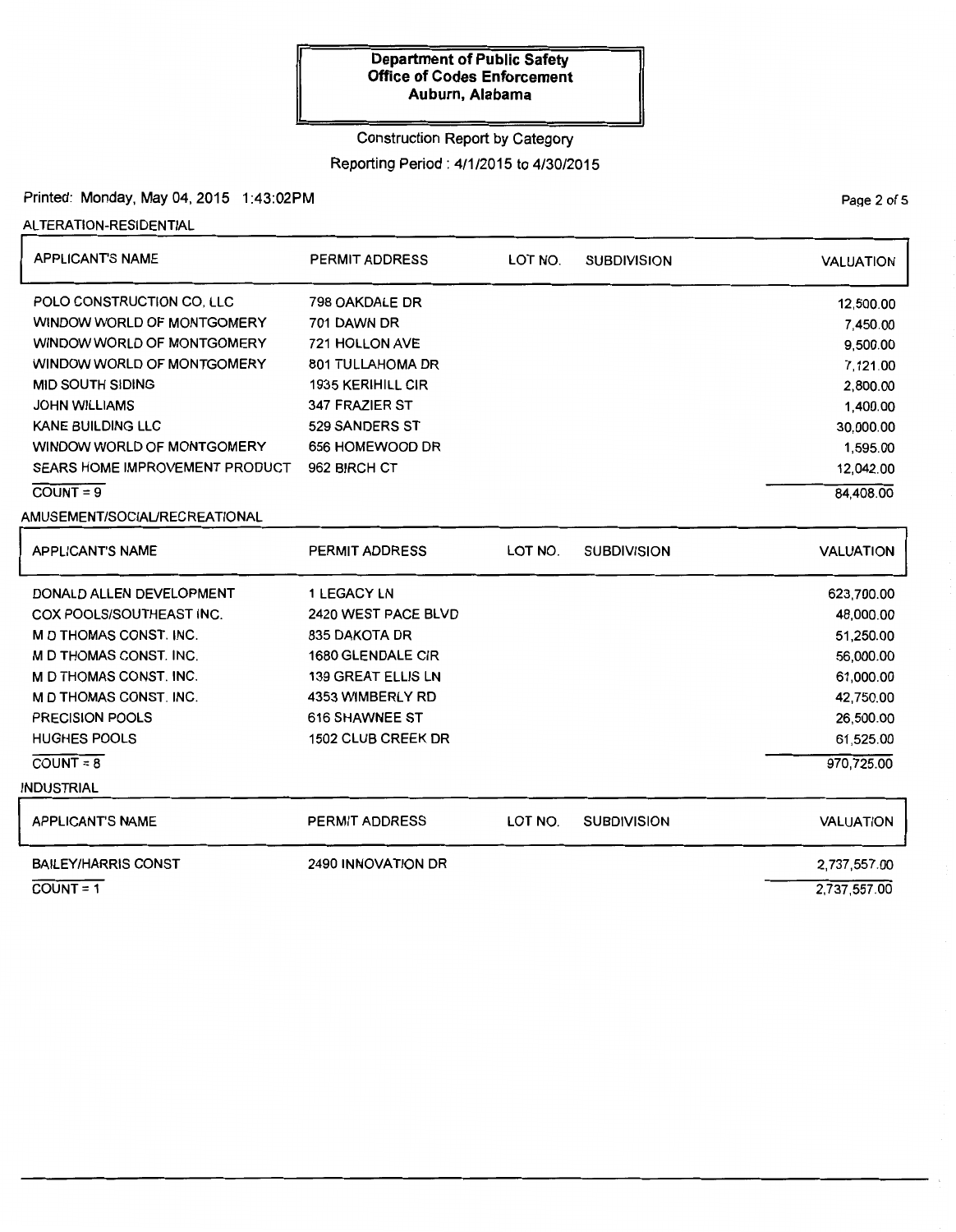## Construction Report by Category

# Reporting Period : 4/1/2015 to 4/30/2015

### Printed: Monday, May 04, 2015 1:43:02PM

ROOFING-RESIDENTIAL

| <b>APPLICANT'S NAME</b>                  | PERMIT ADDRESS            | LOT NO. | <b>SUBDIVISION</b> | <b>VALUATION</b> |
|------------------------------------------|---------------------------|---------|--------------------|------------------|
| SUPERIOR ROOFING                         | <b>752 LETOHATCHEE ST</b> |         |                    | 4.160.00         |
| OPELIKA AUBURN ROOFING                   | <b>136 FULLER AVE</b>     |         |                    | 2.919.36         |
| <b>HOME IMPROVEMENT AND REPAIRS</b>      | 1109 OGLETREE RD          |         |                    | 9.750.00         |
| DONALD G DYKES DBA SUPERIOR RO           | <b>1710 ABBY RD</b>       |         |                    | 16,930.00        |
| DONALD G DYKES DBA SUPERIOR RO           | 427 CAMELLIA DR           |         |                    | 5.020.00         |
| SUPREME SERVICE CO                       | 302 WINDSOR DR            |         |                    | 1,900.00         |
| <b>WAYNE'S ROOFING</b>                   | 760 HEARD AVE             |         |                    | 2.200.00         |
| <b>SUPERIOR ROOFING</b>                  | 702 MOORES MILL DR        |         |                    | 16,820.00        |
| <b>MCVAY'S ROOFING &amp; HOME REPAIR</b> | 517 OWENS RD              |         |                    | 4,500.00         |
| SUPREME SERVICE CO                       | 955 PLEASANT AVE          |         |                    | 2,500.00         |
| $COUNT = 10$                             |                           |         |                    | 66,699.36        |

PaQe 3 of 5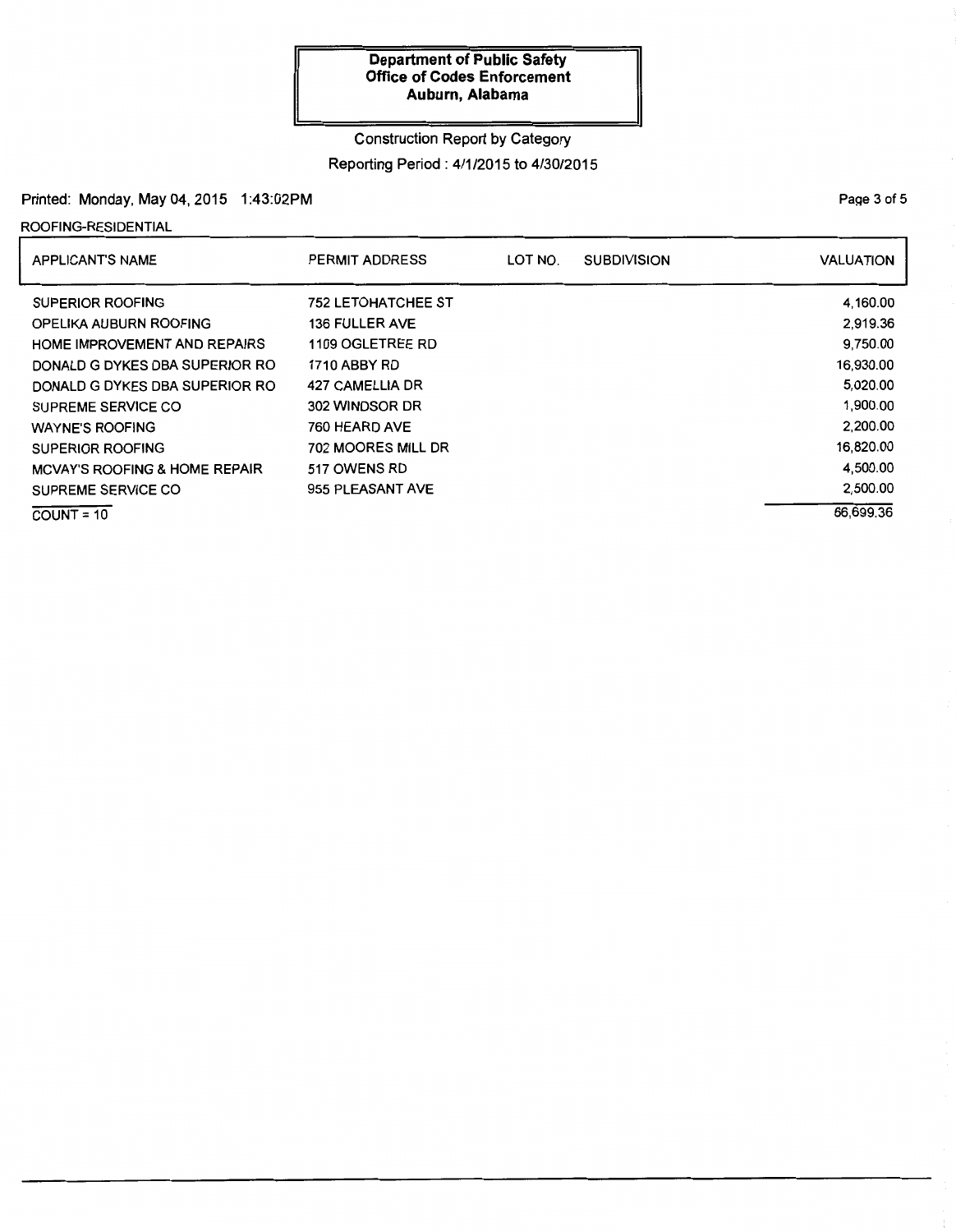# Construction Report by Category Reporting Period: 4/1/2015 to 4/30/2015

#### Printed: Monday, May 04, 2015 1:43:02PM **Page 4 of 5** and 2018 1:43:02PM

#### SINGLE FAMILY HOUSE-DETACHED

| <b>APPLICANT'S NAME</b>            | PERMIT ADDRESS                             | LOT NO.<br><b>SUBDIVISION</b> |                                | <b>VALUATION</b> |
|------------------------------------|--------------------------------------------|-------------------------------|--------------------------------|------------------|
| TIM YATES CONSTRUCTION             | 1650 OVERHILL CT                           | 40                            | <b>HIGHLANDS</b>               | 273,861.77       |
| DILWORTH DEVELOPMENT               | 1117 LOFTIN DR                             | <b>BEAUMONT</b><br>1          |                                | 351,000.00       |
| <b>WHEELES CONSTRUCTION</b>        | <b>191 GREAT ELLIS LN</b>                  | 5                             | <b>PLAINSMAN HILLS</b>         | 485,227.80       |
| <b>WHEELES CONSTRUCTION</b>        | 179 SIENA PL                               | 179                           | <b>TUSCANY HILLS</b>           | 140,335.00       |
| <b>MICHAEL A MONK</b>              | 1700 GLENDALE CT                           | 82                            | <b>EAST LAKE SUBDIVISION</b>   | 409,666.65       |
| ADAMSON CONSTRUCTION CORP LLC      | 4115 CREEKWATER XING                       | 2                             | <b>PARKERSON MILL</b>          | 257,817.21       |
| ADAMSON CONSTRUCTION CORP LLC      | 4116 CREEKVIEW CT                          | 48                            | <b>PARKERSON MILL</b>          | 317,769.32       |
| <b>GEORDAN COMMUNITIES</b>         | 340 BAYTREE LN                             | 3                             | <b>CARY WOODS</b>              | 367,745.80       |
| <b>GEORDAN COMMUNITIES</b>         | 170 VINCI WAY                              | 1B                            | <b>TIVOLI</b>                  | 317,563.80       |
| <b>GEORDAN COMMUNITIES</b>         | 207 FLAGSTONE PL                           | 58                            | <b>STONEWOOD FARMS</b>         | 268, 165.44      |
| <b>RIDGE CREST PROPERTIES LLC</b>  | 636 ANDERS CT                              | 14                            | <b>SAMFORD GLENN</b>           | 220,721.21       |
| TIM YATES CONSTRUCTION             | 1083 BRIAR CLIFF LN                        | 12                            | <b>GROVE HILL</b>              | 268,504.50       |
| KOREY WEBB CONSTRUCTION            | 1691 GLENDALE CT                           | 73                            | <b>EAST LAKE SUBDIVISION</b>   | 440,111.02       |
| HAYLEY-FREEMAN CONST CO            | 2714 SOPHIA WAY                            | 14                            | <b>TUSCANY HILLS</b>           | 238,500.00       |
| COLVIN EVANS CONSTRUCTION LLC      | 1706 LIVVY LN                              | 66                            | <b>EAST LAKE SUBDIVISION</b>   | 411,176.00       |
| <b>EDGAR HUGHSTON BUILDER INC.</b> | 323 YUKON DR                               | 195                           | <b>SOLAMERE</b>                | 274,456.88       |
| EDGAR HUGHSTON BUILDER INC.        | 356 FRONTIER CIR                           | 218                           | <b>SOLAMERE</b>                | 263,326.95       |
| <b>GEORDAN COMMUNITIES</b>         | 166 VINCI WAY                              | 2A                            | <b>TIVOLI</b>                  | 309,000.96       |
| EDGAR HUGHSTON BUILDER INC.        | 2235 MORGAN DR                             | 112                           | <b>MORGAN WOODS</b>            | 347,130.05       |
| DILWORTH DEVELOPMENT               | <b>1132 WRIGHTS MILL RD</b>                | 3                             | <b>BEAUMONT</b>                | 271,308.74       |
| <b>GRAYHAWK HOMES INC</b>          | 1369 CLOVERBROOK CIR                       | 2                             | SOUTHERN EDGE                  | 219,570.76       |
| <b>LANDMARK PROPERTIES</b>         | 1435 FALLS CREST DR                        | 109                           | YARBROUGH FARMS                | 366, 136. 14     |
| <b>GRAYHAWK HOMES INC</b>          | 1373 CLOVERBROOK CIR                       | 3                             | <b>SOUTHERN EDGE</b>           | 207,238.74       |
| <b>GRAYHAWK HOMES INC</b>          | 1377 CLOVERBROOK CIR                       | 4                             | SOUTHERN EDGE                  | 197,509.91       |
| <b>THOMAS C FENN</b>               | 2148 N DONAHUE DR                          | 44                            | <b>HIGHLANDS</b>               | 198,474.46       |
| <b>STONE MARTIN BUILDERS</b>       | 1336 SOUTHRIDGE CT                         | 35                            | <b>CYPRESS POINT</b>           | 372,723.38       |
| <b>EDGAR HUGHSTON BUILDER INC.</b> | 360 FRONTIER CIR                           | 219                           | <b>SOLAMERE</b>                | 213,423.01       |
| <b>STONE MARTIN BUILDERS</b>       | 2411 DEER RUN CT                           | 161                           | <b>LUNDY CHASE</b>             | 230, 153.12      |
| <b>MICHAEL SCHUMACHER</b>          | 1203 TOWN CREEK DR                         | 19                            | <b>TOWN CREEK</b>              | 528,937.00       |
| <b>STONE MARTIN BUILDERS</b>       | 712 BANBURY ST                             | 37                            | <b>COTSWOLDS</b>               | 372,723.38       |
| <b>STONE MARTIN BUILDERS</b>       | 2426 DEER RUN CT                           | 156                           | <b>LUNDY CHASE</b>             | 202,003.03       |
| STONE MARTIN BUILDERS              | 1293 SOUTHRIDGE CT                         | 27                            | <b>CYPRESS POINT</b>           | 302,190.52       |
| <b>SWC CONSTRUCTION</b>            | 280 SOLAMERE LN                            | 159                           | <b>SOLAMERE</b>                | 316,597.52       |
| <b>SWC CONSTRUCTION</b>            | 288 SOLAMERE LN                            | 161                           | <b>SOLAMERE</b>                | 316,596.02       |
| HAYLEY-FREEMAN CONST CO            | 2663 SOPHIA WAY                            | 48                            | <b>TUSCANY HILLS</b>           | 238,500.00       |
| DILWORTH DEVELOPMENT               | 975 ANDREWS AVE                            | 215                           | YARBROUGH FARMS - THE PARC     | 336,474.00       |
| DILWORTH DEVELOPMENT               | <b>1174 STILL HUNT LN</b>                  | 189                           | YARBROUGH FARMS -THE PARC      | 305,070.00       |
| DILWORTH DEVELOPMENT               | <b>1705 YARBROUGH FARMS</b><br><b>BLVD</b> | 36                            | <b>YARBROUGH FARMS PAHSE 3</b> | 277,528.00       |
| DILWORTH DEVELOPMENT               | 1659 ALYSA CT                              | 23                            | <b>EAST LAKE SUBDIVISION</b>   | 353,954.00       |
| <b>GEORDAN COMMUNITIES</b>         | 211 FLAGSTONE PL                           | 57                            | <b>STONEWOOD FARMS</b>         | 284,248.05       |
| <b>GEORDAN COMMUNITIES</b>         | 2654 CANTERA CT                            | 101                           | <b>STONEWOOD FARMS</b>         | 332,924.56       |

 $\sim$   $\sim$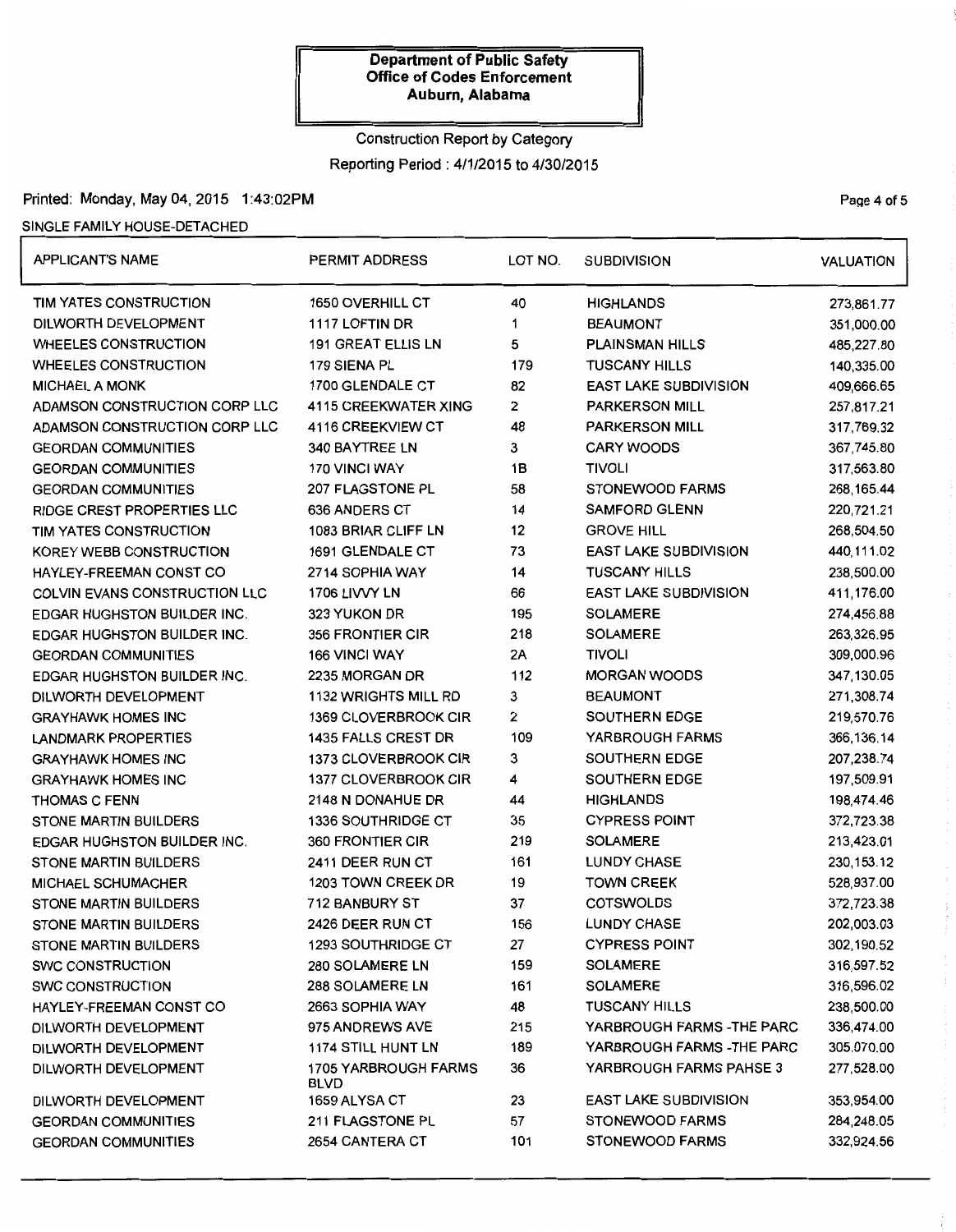# Construction Report by Category

# Reporting Period: 4/1/2015 to 4/30/2015

Printed: Monday, May 04, 2015 1:43:02PM

SINGLE FAMILY HOUSE-DETACHED

| <b>APPLICANT'S NAME</b>            | <b>PERMIT ADDRESS</b>               | LOT NO. | <b>SUBDIVISION</b>      | <b>VALUATION</b> |
|------------------------------------|-------------------------------------|---------|-------------------------|------------------|
| <b>MARK BEESLEY</b>                | 4664 BEEHIVE RD                     | 1c      | <b>BROOKHAVEN FARMS</b> | 464,794.28       |
| INNOVATIVE HOME DESIGNS            | 4375 WIMBERLY RD                    | 6       | <b>BROOKHAVEN FARMS</b> | 354, 150.42      |
| <b>EDGAR HUGHSTON BUILDER INC.</b> | 1877 MOYLE LN                       | 126     | <b>OAK GROVE</b>        | 292.775.50       |
| DILWORTH DEVELOPMENT               | 1677 YARBROUGH FARMS<br><b>BLVD</b> | 31      | YARBROUGH FARMS PAHSE 3 | 288,159.00       |
| $COUNT = 45$                       |                                     |         |                         | 13,806,243.90    |
| <b>TWO-FAMILY BUILDING</b>         |                                     |         |                         |                  |
| <b>APPLICANT'S NAME</b>            | <b>PERMIT ADDRESS</b>               | LOT NO. | <b>SUBDIVISION</b>      | VALUATION        |
| DILWORTH DEVELOPMENT               | 1794 COVINGTON RDG                  | 803-804 | <b>MOORES MILL</b>      | 512,883.04       |
| $COUNT = 1$                        |                                     |         |                         | 512,883.04       |

TOTAL COUNT= 93

TOTAL VALUATION =

21,691,771.28

adres Null

BUILDING OFFICIAL

PaQe 5 of 5